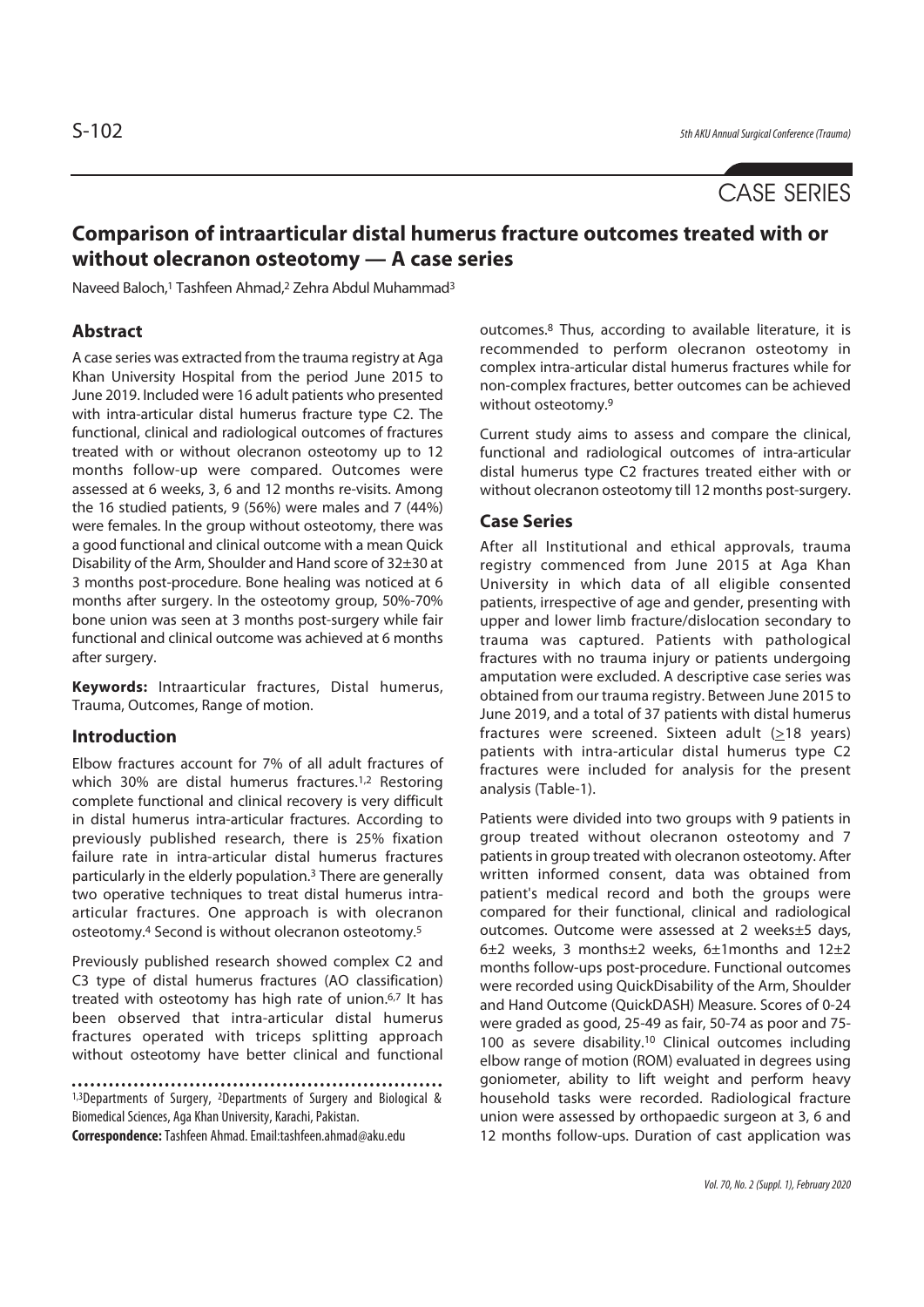**Table-1:** Patients characteristics and with outcomes at follow-ups in both groups - Cases 1-16.

| <b>Without</b><br>osteotomy | Age | Gender | <b>Injury</b> | <b>Admission</b><br>(DD-MM-YY) | 6 weeks<br>(DD-MM-YY)    | 6 weeks<br>OC        | 3 months<br>(DD-MM-YY)   | 3 months<br>OC                              | 6 months<br>(DD-MM-YY)   | 6 months<br>OC            | 12 months<br>(DD-MM-YY) | 12 months<br><b>OC</b>     |
|-----------------------------|-----|--------|---------------|--------------------------------|--------------------------|----------------------|--------------------------|---------------------------------------------|--------------------------|---------------------------|-------------------------|----------------------------|
| Case 1                      | 70  | Female | Fall          | $18 - 05 - 16$                 | $28 - 06 - 16$           | Severe<br>disability | 6/8/2016                 | <b>Bone 50%</b><br>united                   | $15 - 11 - 16$           | N/A                       |                         |                            |
| Case 2                      | 52  | Male   | <b>RTA</b>    | $19 - 07 - 16$                 | $\overline{\phantom{a}}$ | $\blacksquare$       | 5/10/2016                | <b>Bone 50%</b><br>united                   |                          |                           |                         |                            |
| Case 3                      | 36  | Male   | <b>RTA</b>    | 5/9/2016                       | $17-10-16$               | Poor                 | 5/12/2016                | Good                                        | $27 - 02 - 17$           | Good, bone<br>50% united  | 1/11/2017               | Good, bone<br>100% united  |
| Case 4                      | 36  | Male   | Fall          | 5/12/2016                      | 24-01-17                 | Fair                 | 23-02-17                 | Good, bone<br>50% united                    | 1/6/2017                 | Good                      |                         | $\overline{\phantom{a}}$   |
| Case 5                      | 36  | Male   | <b>RTA</b>    | $20 - 03 - 17$                 | 19-04-17                 | Poor                 | 5/7/2017                 | Good                                        | 20-09-17                 | Good, bone<br>70% united  | 6/1/2018                | <b>Bone 100%</b><br>united |
| Case 6                      | 38  | Male   | <b>RTA</b>    | 1/4/2017                       | 2/5/2017                 | Poor                 |                          | $\overline{\phantom{0}}$                    | 19-10-17                 | Good, bone<br>100% united |                         |                            |
| Case 7                      | 50  | Male   | <b>RTA</b>    | 24-04-18                       | $20 - 06 - 18$           | Poor                 | $\overline{\phantom{a}}$ |                                             | $\overline{\phantom{a}}$ |                           |                         |                            |
| Case 8                      | 75  | Female | Fall          | 22-01-19                       | 12/3/2019                | Severe<br>disability | 23-04-19                 | Severe<br>disability,<br>no bone<br>healing | 25.06.19                 | Fair, no bone<br>healing  |                         |                            |
| Case 9                      | 45  | Female | <b>RTA</b>    | 28-02-19                       |                          |                      |                          | $\omega$                                    |                          |                           |                         |                            |
| With<br>osteotomy           | Age | Gender | <b>Injury</b> | <b>Admission</b><br>(DD-MM-YY) | 6 weeks<br>(DD-MM-YY)    | 6 weeks<br><b>OC</b> | 3 months<br>(DD-MM-YY)   | 3 months<br>oc                              | 6 months<br>(DD-MM-YY)   | 6 months<br>OC            | 12 months<br>(DD-MM-YY) | 12 months<br><b>OC</b>     |
| Case 1                      | 50  | Female | Fall          | 25-09-16                       | $18 - 11 - 16$           | Poor                 | $27 - 01 - 17$           | Poor, bone<br>70% united                    |                          |                           |                         |                            |
| Case 2                      | 80  | Female | Fall          | $27 - 11 - 16$                 | $31 - 12 - 16$           | N/A                  | $\overline{\phantom{a}}$ | $\omega$                                    | ÷,                       |                           |                         |                            |
| Case 3                      | 33  | Male   | <b>RTA</b>    | $13 - 03 - 17$                 | 17-04-17                 | Poor                 |                          |                                             |                          |                           |                         |                            |
| Case 4                      | 58  | Male   | <b>RTA</b>    | 19-12-17                       | $25 - 01 - 18$           | Poor                 | 1/3/2018                 | Poor, bone<br>50% united                    | 24-05-18                 | Fair, bone<br>90% united  |                         |                            |
| Case 5                      | 24  | Female | Fall          | 24-12-18                       | 21-02-19                 | Poor                 | 4/4/2019                 | Fair, bone<br>70% united                    |                          | L,                        |                         |                            |
| Case 6                      | 40  | Male   | <b>RTA</b>    | 14-01-19                       | 11/2/2019                | Poor                 | 11/3/2019                | <b>Bone 50%</b><br>united                   |                          |                           |                         |                            |
| Case 7                      | 77  | Female | Fall          | 12/3/2019                      |                          |                      | 18-05-19                 | <b>Bone 50%</b><br>united                   |                          |                           |                         |                            |

 $RTA =$  road traffic accident,  $N/A =$  patient arrived but outcome not available,  $OC =$  outcome.

also recorded as one of the restricting factor that influenced the outcome.

Data was analyzed on Statistical Package for the Social Sciences (SPSS) version 19.0. Continuous variables were expressed as mean  $\pm$  standard deviation (SD) and categorical variables as percentages (%). Fisher's exact test was applied for comparisons of categories good-fair and poor-severe disability. The p-value of less than 0.05 was considered as statistically significant with a confidence interval of 95%.

### **Results**

Among all selected patients, 9(56%) were males and 7 (44%) were females. Mechanism of injury was road traffic accident (N=9, 56%) or fall (N=7, 44%). All patients were treated with Open Reduction and Internal Fixation (ORIF). In olecranon osteotomy group, median age was 50 years and interquartile range 44 years while in without olecranon osteotomy group, median age was 45 years and interquartile range 25 years.

Functional, clinical and radiological outcomes were assessed post-surgery at follow-ups (Figure-1, Tables-2). At 6 weeks follow-up, clinical and functional outcomes were assessed in 5 patients treated with olecranon osteotomy all of which achieved poor outcome (N=5, 100%) with a mean ROM of 53±21. In without osteotomy group, clinical and functional outcomes were assessed in 7 patients. One (14%) out of 7 patients achieved fair outcome. The rest of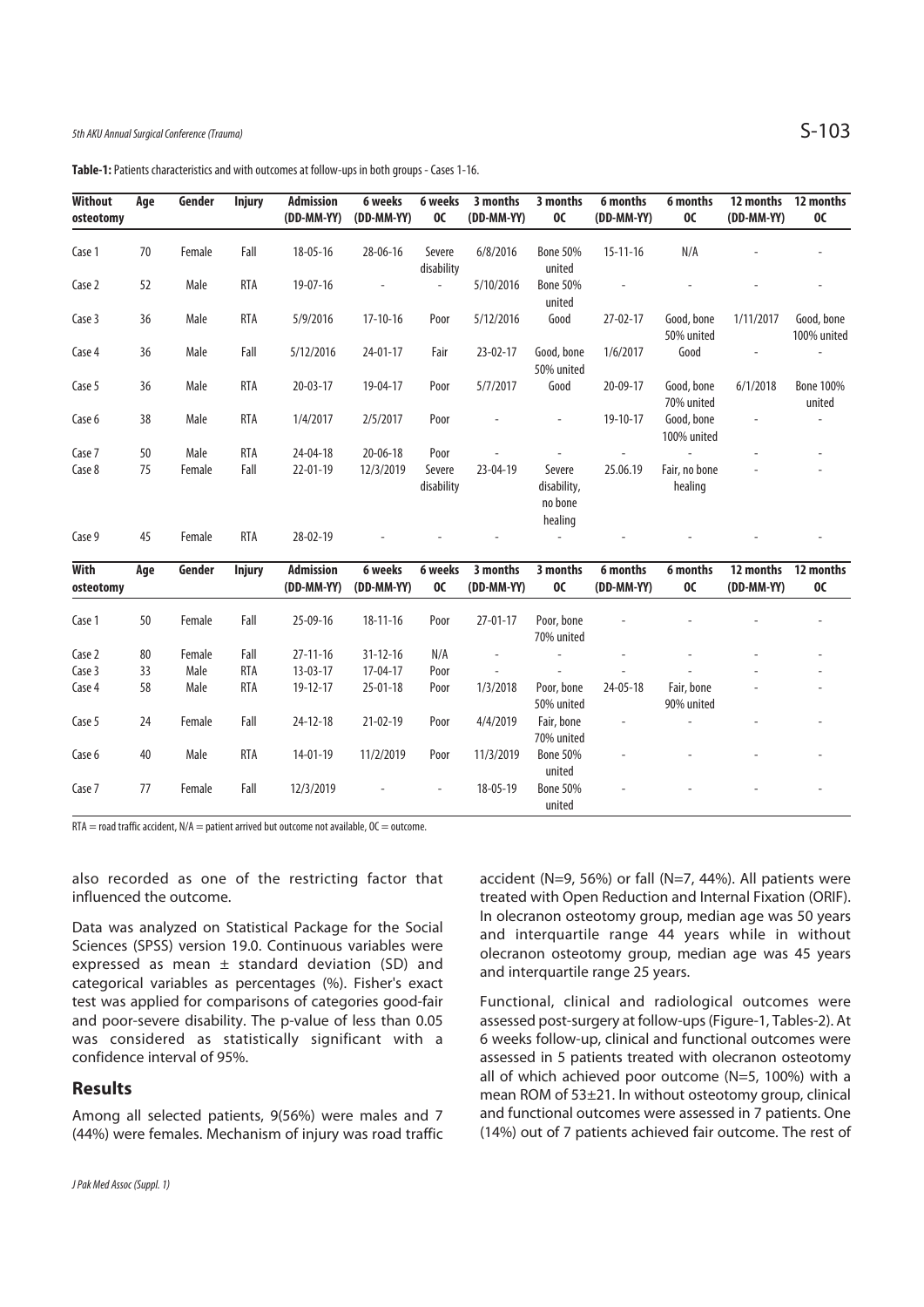|                           |           |                         |                         | <b>QuickDASH outcomes scores</b>        |          |                          |                          |  |
|---------------------------|-----------|-------------------------|-------------------------|-----------------------------------------|----------|--------------------------|--------------------------|--|
|                           |           | Without osteotomy group | Osteotomy group         |                                         |          |                          |                          |  |
|                           | 6 weeks   | 3 months                | 6 months                | 12 months                               | 6 weeks  | 3 months                 | 6 months                 |  |
| $Mean \pm SD$             | $64 + 18$ | $32 + 30$               | $17 + 16$               | 6                                       | $64\pm7$ | $52 + 22$                | 29                       |  |
| Minimum                   | 32        | 11                      | 0                       | 6                                       | 54       | 27                       |                          |  |
| Maximum                   | 82        | 77                      | 43                      | 6                                       | 73       | 70                       | $\overline{\phantom{a}}$ |  |
|                           |           |                         |                         | Percentage of radiological bone healing |          |                          |                          |  |
| Group                     |           | 3 months                |                         | 6 months                                |          | 12 months                |                          |  |
| Osteotomy                 |           | 50% united $(N=3)$      |                         |                                         |          |                          |                          |  |
|                           |           | 70% united $(N=2)$      |                         |                                         |          |                          |                          |  |
| Without osteotomy         |           | 50% united $(N=3)$      |                         | 50% united $(N=1)$                      |          | 100% united $(N=2)$      |                          |  |
|                           |           | Not united $(N=1)$      |                         | 70-100% united (N=2)                    |          |                          |                          |  |
|                           |           |                         |                         | Not united $(N=1)$                      |          |                          |                          |  |
|                           |           |                         |                         | <b>Elbow joint range of motion</b>      |          |                          |                          |  |
| Groups                    |           | 6 weeks                 |                         | 3 months                                |          | 6 months                 | 12 months                |  |
| Without osteotomy Mean±SD |           | $54^\circ \pm 26^\circ$ | $75^\circ \pm 48^\circ$ |                                         |          | $103^\circ \pm 22^\circ$ | $130^\circ$              |  |
| Osteotomy Mean±SD         |           | $53^\circ \pm 21^\circ$ |                         | $65^\circ \pm 13^\circ$                 |          | $95^\circ$               |                          |  |

**Table-2:** QuickDASH scores, elbow ROM and radiological bone healing at follow-ups - osteotomy versus without osteotomy.



**Figure:** Percentage of QuickDASH outcomes - osteotomy versus without osteotomy.

6 had either poor outcome (N=4, 57%) or severe disability (N=2, 28%). Mean score of ROM was  $54^{\circ} \pm 26^{\circ}$ .

At 3 months, clinical and functional outcomes of 3 patients were assessed in the osteotomy group, 1 (33%) patient was with fair and 2(67%) with poor outcome. Mean value of ROM was 65°±13°. X-ray reports were available for 5 patients in whom radiological outcomes showed 50% (2 cortex) bone union in 3 (60%) patients and 70% (3 cortex) union in 2 (40%) patients. Clinical and functional outcomes of 4 patients were assessed in without osteotomy group. Three (75%) patients achieved good results and 1 (25%) had severe disability. Mean value of ROM was 75°±48°. At this follow-up, patients in without osteotomy group were able to perform routine daily activities with lifting weight around 2-3 Kg easily except for 1 (25%) patient having a cast. Radiological outcomes showed no bony union in 1 (25%) and 50% union in 3 (75%) patients.

At 6 months follow-up, outcome of one patient was assessed in the osteotomy group who had a fair outcome (100%). Mean value for SD ROM was 95° with 90% (almost 4 cortex) bone union. In without osteotomy group, 5 patients were assessed for clinical and functional outcome of whom 4(80%) achieved good and 1(20%) achieved fair outcome. There was near full

ROM with mean of 103°±22°. X-ray reports were available for 4 patients in whom radiological outcomes showed 2 (50%) patients with 70-100% (3 to 4 cortex) union, 1 (25%) patient had 50% (2 cortex) union and 1 (25%) had delayed union. In without osteotomy group, all followed patients were able to perform heavy household tasks and were able to lift around 5 Kg weight except for 1 who could lift around 1 Kg weight by that time. In osteotomy group, patient was unable to perform heavy household tasks and lift weight up to 1-2 Kg with difficulty.